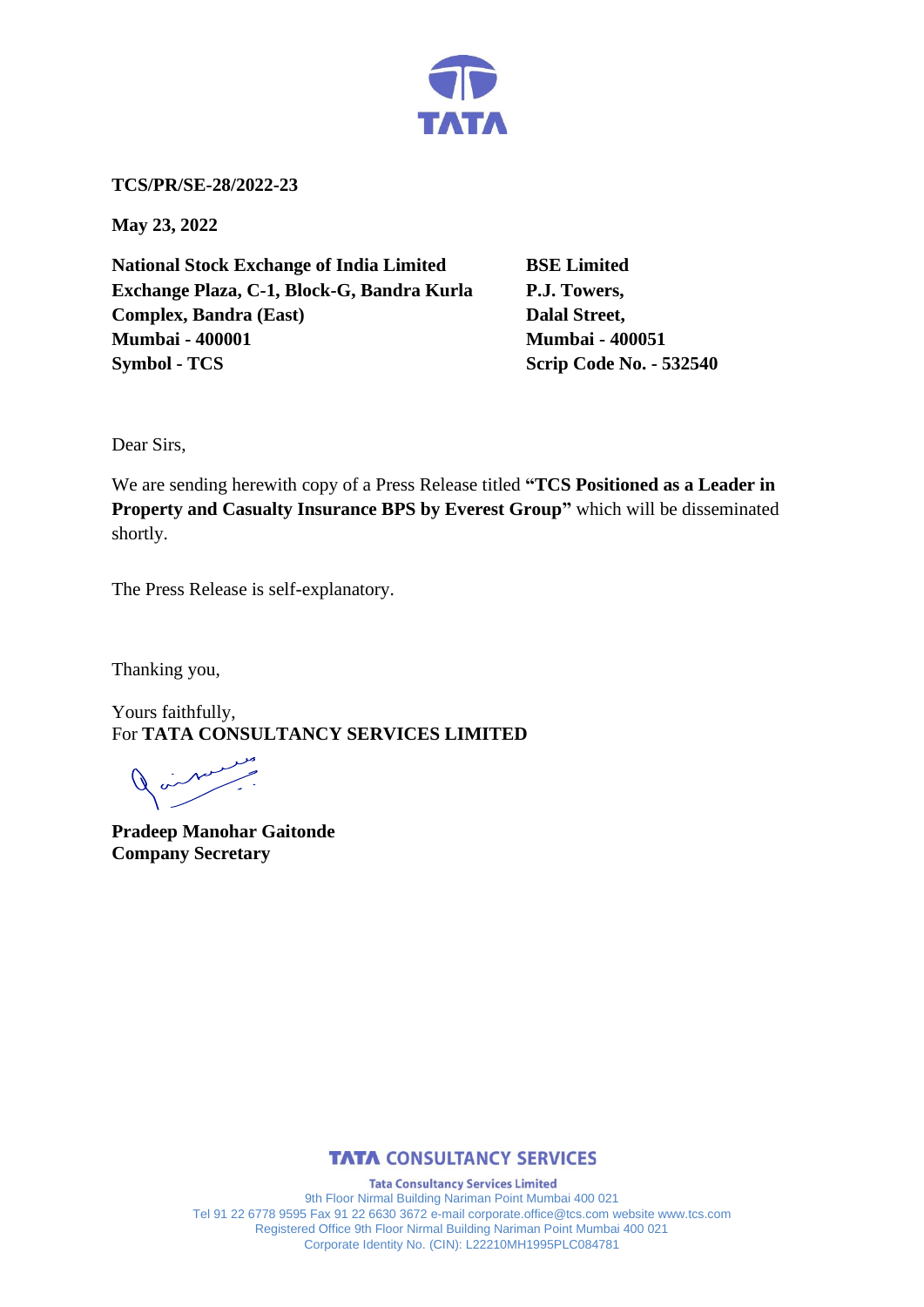For immediate use Press Release

## **TCS Positioned as a Leader in Property and Casualty Insurance BPS by Everest Group**

*Tata Consultancy Services' IT-BPS Synergies, Continuous Investments in Building Digital Solutions and Machine First™ Approach, Cited as Key Strengths*

**NEW YORK | MUMBAI, May 23, 2022:** Tata Consultancy Services (TCS) (BSE: 532540, NSE: TCS) has been positioned as a Leader in Everest Group's PEAK Matrix® for Property and Casualty (P&C) Insurance BPS<sup>1</sup>.

The report assessed 24 leading global P&C insurance service providers for their vision and capability and market impact. According to the report, TCS' value proposition for its P&C Insurance BPS business is based on leveraging IT-BPS synergies to deliver outcomes through a Machine First™ model, which supports automation of business processes using analytics and AI. The report also highlights the double-digit growth TCS witnessed on the back of new contract wins and scope expansion for its existing customers in the US market.

It goes on to say that TCS' has made several investments in developing solutions that are focused on emerging business models within the insurance space such as usage-based insurance and connected homes and cars. From a value chain perspective, the report says TCS is augmenting its presence in areas of underwriting and claims, through the development of an underwriting workbench framework, a solution for managing end-toend claims, and a fraud detection platform for the home insurance segment.

"*With rapid digitization becoming a priority, P&C insurers are partnering with TCS to embrace next gen technologies such as AI and automation to reimagine business processes, drive digital transformation, and enhance customer experiences*," said **K Krithivasan, Business Group Head, Banking, Financial Services and Insurance, TCS**. "*This leadership position reflects our vision and strategy, customer-first approach, our comprehensive portfolio of solutions and services and the resultant market impact.*"

TCS has been the preferred partner to leading property and casualty (P&C) insurers across global markets, in their business and operations transformation initiatives. Over the last few years TCS has seen significant growth in this area with the addition of new logos and more transformation-led engagements.

TCS has matured its core offerings in P&C and moved up the value chain supporting more critical functions, niche products and language capability across multiple geographies. TCS works across commercial lines, personal lines, specialty products and broker services, and supports functional areas across the value chain agency management, new business and underwriting, policy servicing, and claims processing. The company also collaborates with industry players to jointly develop products.

TCS has a strong actuarial team, comprising of credentialed actuaries, actuarial consultants, actuarial analysts, and tool experts, and its end-user and agent focus groups. Currently, TCS manages over 53 million transactions a year across over 25 products in personal, commercial and specialty lines of businesses.

TCS' recent investments in domain and value-chain specific cognitive solutions augment its operations and digital transformation framework. Its insurance solutions provide insights, increase speed to market and create opportunities for straight through processing of new businesses and claims. TCS' digital solutions include:

- TCS EVONe Electric vehicle ecosystem solutions that help insurers increase in ROI.
- Conversational AI Builds machine learning models through guided flow from uploading data to pre-

<sup>1</sup> Property and Casualty (P&C) Insurance BPS – Service Provider Landscape with Services PEAK Matrix® Assessment 2022, Somya Bhadola, Everest Group, April 8, 2022